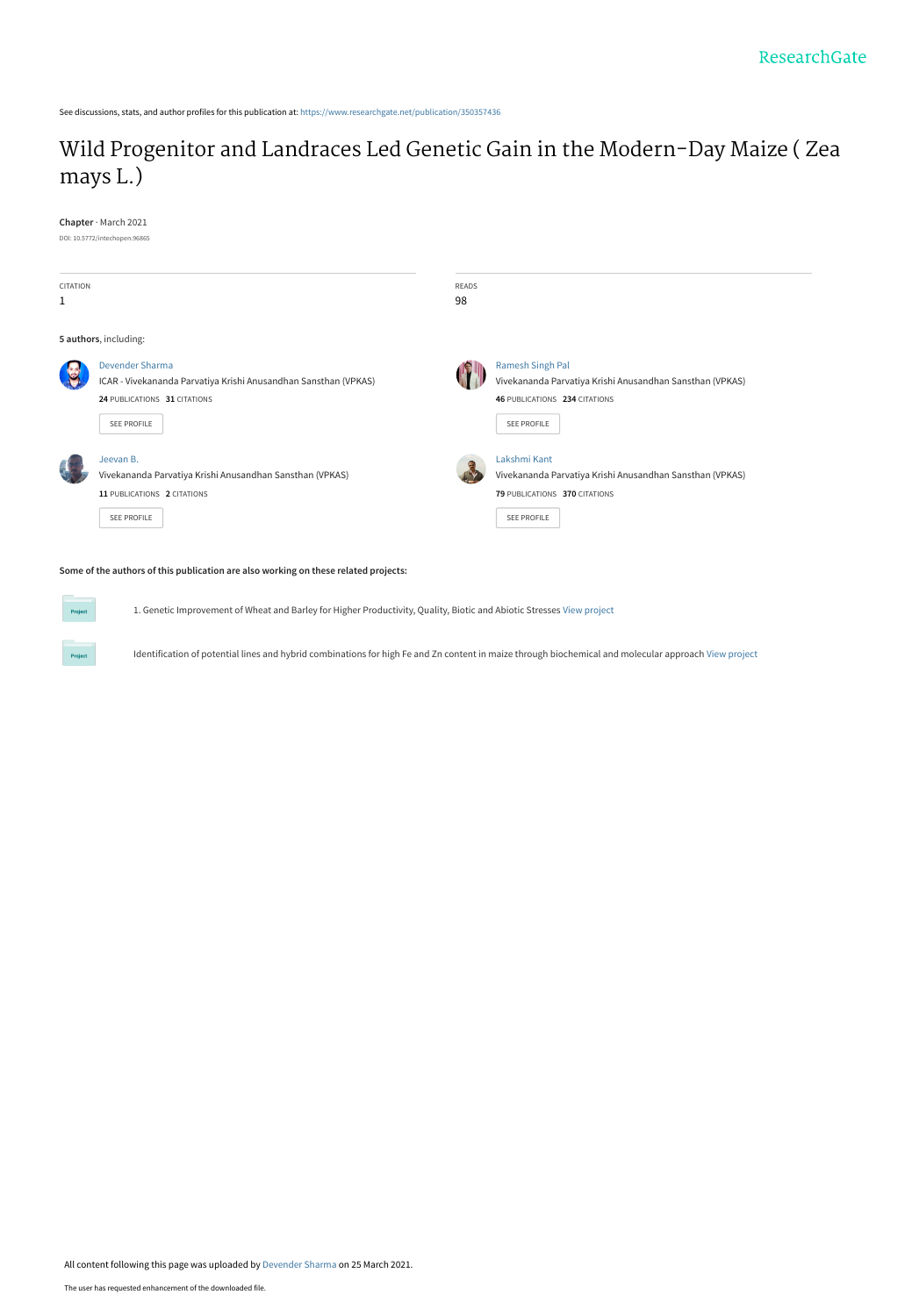**Chapter**

# Wild Progenitor and Landraces Led Genetic Gain in the Modern-Day Maize (*Zea mays* L.)

*Devender Sharma, Rajesh K. Khulbe, Ramesh S. Pal, Jeevan Bettanaika and Lakshmi Kant*

#### **Abstract**

Maize (*Zea mays ssp. mays*) originated from Mexico and Central America and grew worldwide for food, feed and industrial products components. It possesses ten chromosomes with a genome size of 2.3 gigabases. Teosinte (*Z. mays* ssp. *parviglumis*) is the probable progenitor of the modern-day maize. The maize domestication favored standing gain of function and regulatory variations acquired the convergent phenotypes. The genomic loci *teosinte branched 1* (*tb1*) and *teosinte glume architecture 1* (*tga1*) played a central role in transforming teosinte to modern-day maize. Under domestication and crop improvement, only 2% (~1200) genes were undergone selection, out of ~60000 genes. Around ~98% of the genes have not experienced selection; there is enormous variation present in the diverse inbred lines that can be potentially utilized to identify QTLs and crop improvement through plant breeding. The genomic resources of wild relatives and landraces harbor the unexplored genes/alleles for biotic/abiotic tolerance, productivity and nutritional quality. The human-made evolution led to the transformation of wild relatives/landraces to the modern-day maize. This chapter summarized the maize's wild relatives/landraces and the genetic gain over time in biotic/abiotic, productivity, and nutritional quality traits.

**Keywords:** maize, teosinte, landrace, domestication, *Zea mays*

#### **1. Introduction**

Maize (*Zea mays ssp. mays*) is a member of the Maydae tribe of the Poaceae family, originated in Mexico and Central America. Maize with somatic chromosome 2n = 20, 2.3 gigabase of genome size and more than 60000 genes [1]. After Columbus entered the New World and introduced maize to Europe, it gradually spread worldwide [2]. Its production exceeds wheat (*Triticum aestivum*) and rice (*Oryza sativa*) nowadays (http://www.fao.org). It has emerged as a crop of global importance due to its use as human food, livestock feed and various industrial products. A significant portion of maize production is utilized as animal consumption as it serves as important source of calories and protein in the developing countries [3]. A debate emerged at the beginning of the last century concerning the origin of maize. Maize ought to be derived from the cross between a close relative of maize and *Tripsacum* or the oldest wild maize is the progenitor of maize [4]. Subsequent archeological and genetical evidences indicated that teosinte (*Z. mays*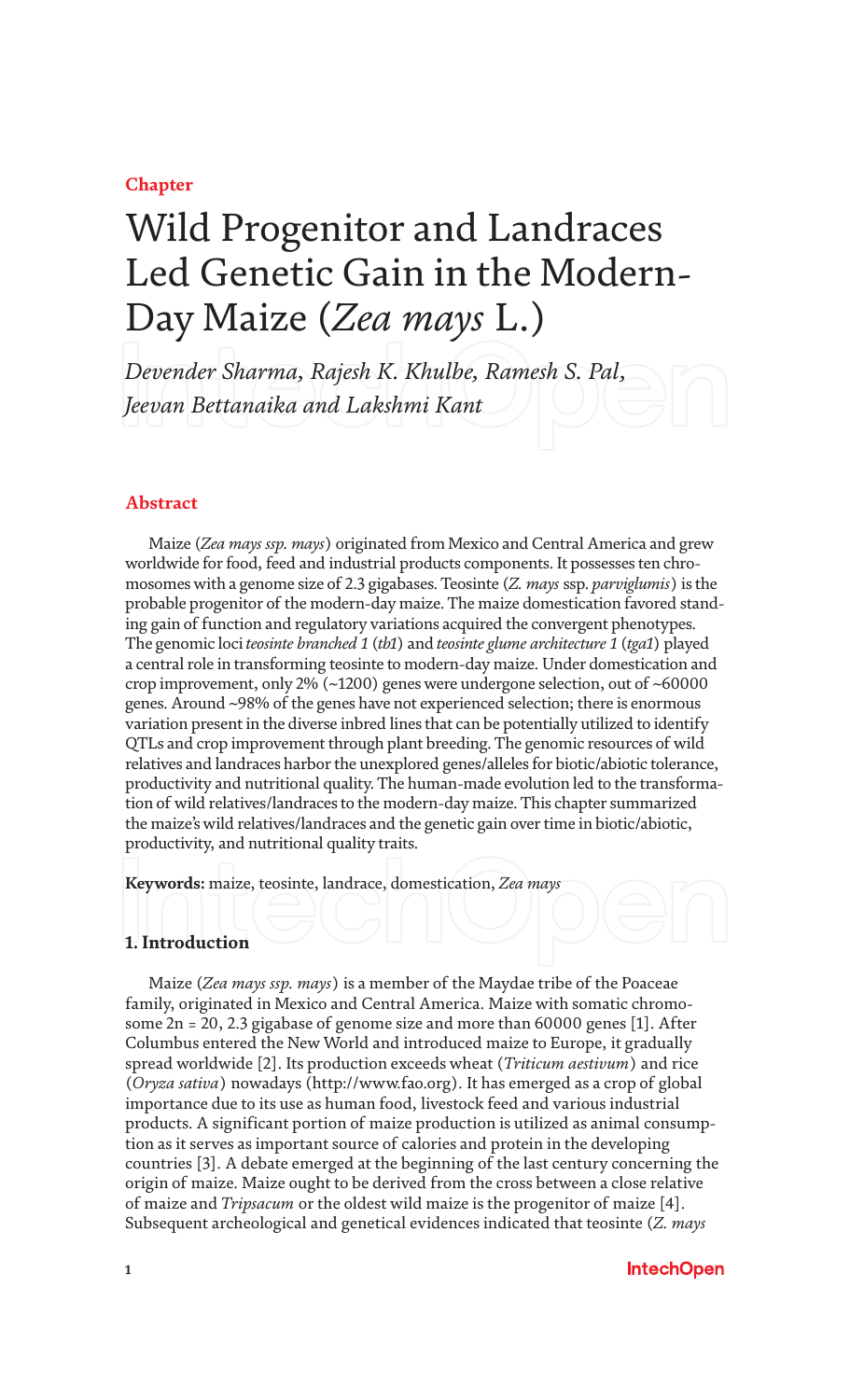ssp. *parviglumis*) is the only ancestor of maize and is widely accepted [5, 6]. The discrepancy between teosinte and modern day maize were found around the Balsas River in southwestern Mexico around 9000 years ago [7].

The ancestor teosinte originated from Mexico, the selection by Native Americans for improved plant types and seed types become corn. According to modern breeding, different generations of selection turned teosinte into landraces and ultimately to the modern-day maize. The modern day maize differs from teosinte in the key traits; for example, teosinte is characterized by multi-branched, tiny reproductive parts and two rows of seed. In comparison, the modern-day maize possesses 20–22 kernel rows. The reproductive separation is not complete in primitive strains. The modern-day maize reproductive separation is complete, i.e., ear and tassels, taller plant height, erect stature, more light interception and more photosynthesis [4]. Domestication leads to the evolution of wild progenitor species to early domesticated landraces and ultimately to modern cultivars. The loss of genetic diversity often accompanies domestication. Typically landraces are heterogeneous (nonuniform) and, therefore, a good source of genetic diversity. Landraces are usually less diverse than wild relatives but more diverse than modern-day cultivars [8].

Typically, domesticated plant species' wild relatives do not have all the desirable characteristics for normal agricultural production and use. Only a small portion of the genome's selection and the key genes/QTLs/transcription factors involved under domestication have been identified and cloned [1]. In transforming teosinte into modern maize, genetic loci such as *teosinte branched 1* (*tb1*) and *teosinte glume architecture 1* (*tga1*) has played a pivotal role [9, 10]. The loci involved in transforming plant architecture and morphology were shown to have a pleiotropic effect on other traits. This lead to the development of convergent phenotype of the modernday maize. Maize later spread from the centre of origin to various parts of the globe, including America, Europe, Africa and Asia. Genetic resources, especially wild relatives and landraces, harbor novel alleles/genes to impart resistance/tolerance to various biotic/abiotic stresses and boost productivity and nutrition quality. Teosintes and *Tripsacum* are native to Mexico and Central America among wild families, while in Southeast Asia, *Coix, Chionachne, Sclerachne, Trilobachne* and *Polytoca* originated. Landrace accessions with unexplored alleles/genes function as important donors with substantial characteristics.

This chapter summarizes the early crop domestication process from thousands of years ago to modern-day plant breeders' success in plant improvement. Understanding the domestication of crops and plant breeding provides a background for the importance, significance and usage of wild relatives of crops maintained either in situ or in gene banks. The importance of landrace accessions and wild relatives of maize in supplying useful genes for different essential traits has been addressed.

#### **2. Evolution of maize**

Maize (*Zea mays ssp. mays*, Taino: mahiz, Spanish: maíz), also known as corn (North American English), is a cereal grain that was first domesticated by indigenous people around 10,000 years ago in southern Mexico. The ancient farmers from Mexico took the initiative to domesticate the maize by only looking at their kernels. They observed that all plants are not the same; some kernels look better, taste better or easier to grind. They saved the kernels based on the beneficial characteristics and used them to plant in the next season for their harvest. This forms artificial selection or selective breeding. Over time, with more rows of kernels, maize cobs grew bigger, gradually taking the form of modern maize. The identity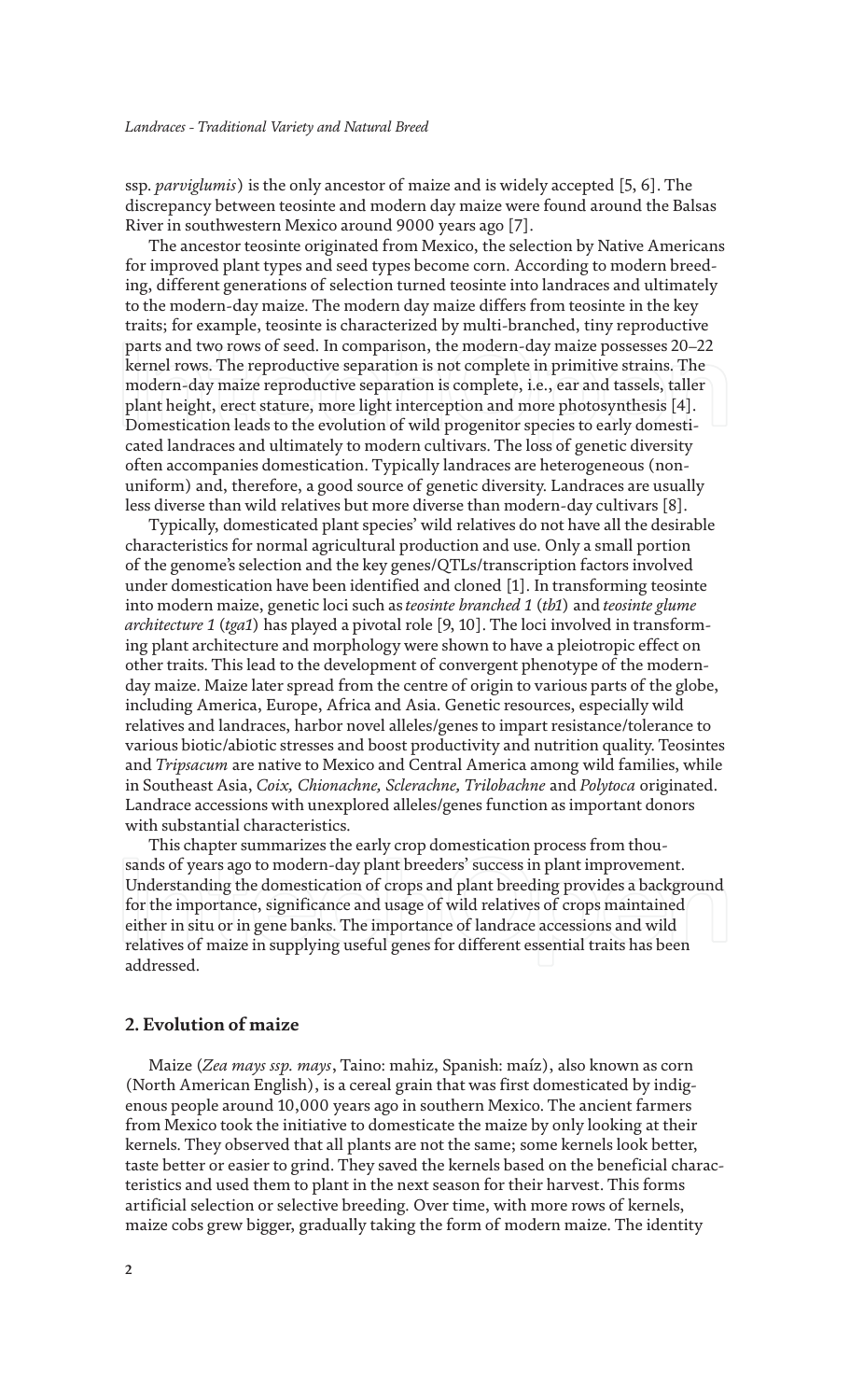of maize's progenitor or wild ancestor remained a mystery for a while compared to other crops. Although there are apparent wild relatives of other grains such as wheat and rice, there is no wild plant that looks like maize, with smooth, starchy kernels arranged along the cob. To explain the origin of maize, various researchers explained several theories/hypotheses: tripartite hypothesis, catastrophic theory of sexual transmutation, *Tripsacum-Zea diploperennis* hypothesis, and teosinte hypothesis were discussed and discussed in depth by various scientists.

The tripartite hypothesis stated that the progenitor of maize was the extinct popcorn. The crosses between corn and related genera *Tripsacum* lead to teosinte formation, with further crosses giving rise to the diversity of maize we observe today [11]. Among the theories, the teosinte hypothesis is the most accepted one. Teosinte does not look much like maize, particularly when its kernels are compared to maize kernels. But at the DNA level, the two are surprisingly alike. Both possess the same number of chromosomes and similar gene arrangements. The hybrids between teosinte and maize are fertile and can reproduce naturally. Beadle [4, 12, 13] was one of the first scientists to establish the close relationship between maize and teosinte. He proposed that ancient people cultivated teosinte for food. During the cultivation of teosinte, mutations arose and being selected by the people. A set of five major mutations transformed teosinte into maize. Beadle [4] has studied the advanced generations of teosinte × maize derived hybrids. In the  $F_2$  population of 5000 plants, the frequency of parental types was 1 in 500 plants. He concluded that 5 major loci/genes are responsible for maize domestication based on simple Mendelian genetics. Later five major quantitative trait loci (QTLs) and QTLs with minor effect for the key traits differ for maize and teosinte [9]. Wright et al. [14] reported 2–4% of genes had been selected during evolution/ domestication by investigating around 774 genes. Out of a total of 3900–42000 protein-coding genes, only 800–1700 (2–4%) protein-coding genes underwent selection during the process of domestication. With the advent of next-generation sequencing (NGS) techniques, Hoffard et al. [15] identified 484 domesticated loci, of which 107 loci were further selected during improvement. The evidence mentioned above suggests that only a small portion of the genome was selected during maize domestication and improvement.

Genetic studies have provided firm evidence that maize was domesticated from Balsas teosinte (*Zea mays* subspecies *parviglumis*). This wild relative is endemic to the mid-to lowland regions of southwestern Mexico. Thus, genetic data point to the primary diffusion of domesticated maize from the highlands rather than from the region of initial domestication. The gene flow between maize and its wild relatives meaningfully impacts geographic origins [16].

#### **3. Genes selected under domestication**

Selection during evolution, whether natural or artificial, acts through the phenotype. For multifaceted phenotypes such as plant and inflorescence architecture, the underlying genetic architecture comprises a complex network of interacting genes rather than single genes that act independently to determine the trait. As such, selection acts on entire gene networks [17]. A set of genes/loci were selected during domestication knowingly or unknowingly by farmers then breeders. The earlier selection mainly focused on plant morphology, ear size, seed type and single stalk etc., for transforming its wild progenitor to the modern-day maize. Only a few genes, i.e., 2% genes (1200 genes) of the 60000 genes of maize, have been selected during the process of domestication. Those genes that have experienced artificial selection have greatly reduced genetic diversity in modern germplasm. Therefore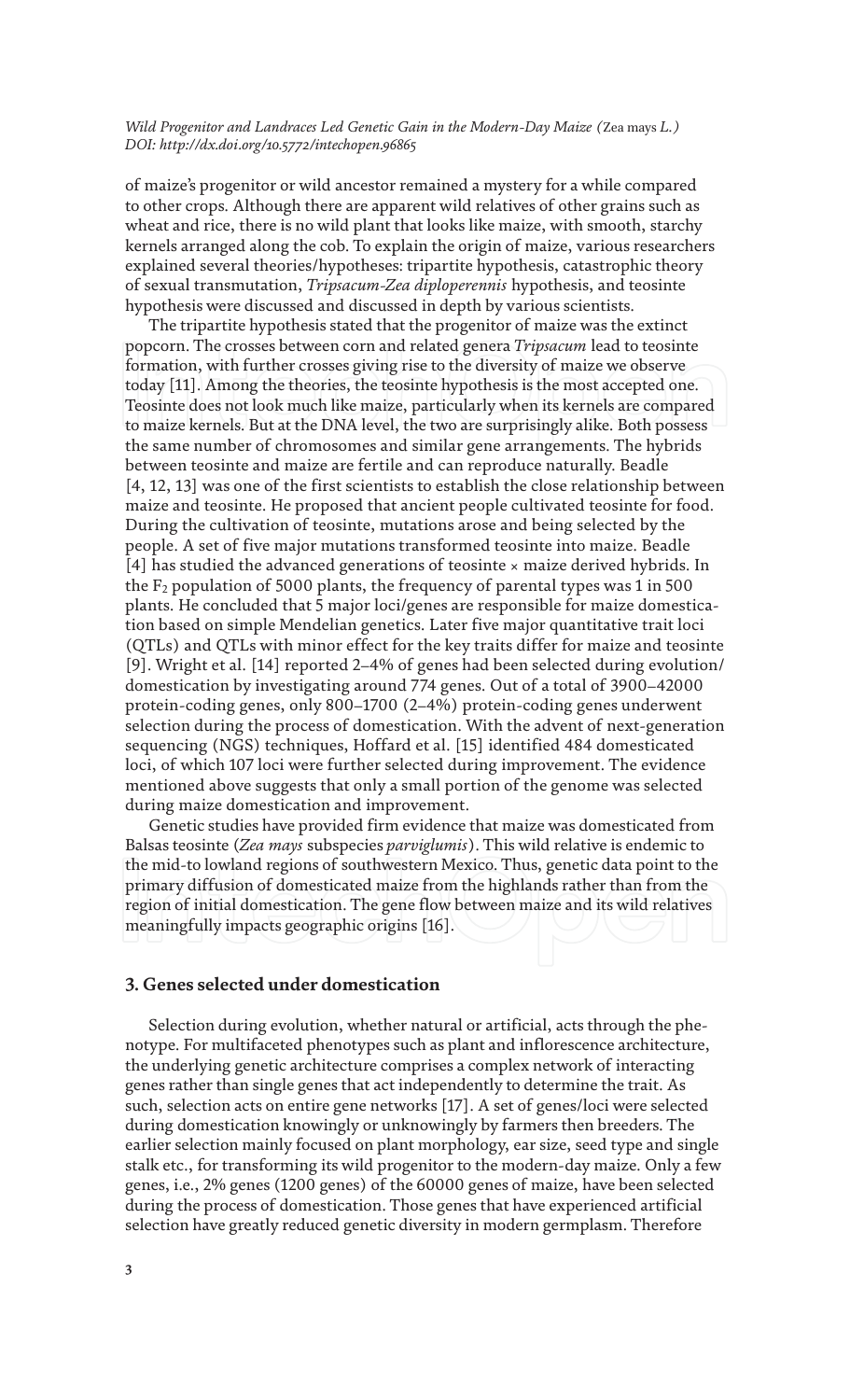cannot contribute to the variation for agronomically important traits. Artificial selection has impacted maize diversity during its domestication from teosinte (*Zea mays ssp. parvglumis*) to landraces and plant breeding from landraces to modern inbred lines. Artificial selection has impacted protein, oil, starch and amino acid content.

Maize domestication started around 10000 years ago. Early farmers selected and planted seeds from plants with beneficial traits while eliminating the undesirable ones. As a result of good alleles, i.e., alleles of genes controlling the favored traits, the frequency has been increased within the population. At the same time, bad/deleterious alleles frequency decreased. Such selection is made possible due to the tremendous availability of natural genetic variability in the teosintes. Over time, with current agricultural practices, certain combinations of genes have been selected. This includes major and minor gene mutations distinguishing from wild ancestors. That's why only few genes are responsible for the transformation. Beadle and Doebley revealed that only five genes might be responsible for the dramatic morphological changes. The "one gene-one trait" model for such genes is still questionable. Although a small number of genes has striking effects, on-ear and plant morphology resulted in the maize evolution. However, the vast majority of genes have an only a modest effect. Thousand of genes were likely necessary to contribute to the transformation like, increase in the size of the ear, adapting maize to the modern agricultural practices and an increase in the maize kernel's nutrient status.

#### **3.1 Traits modified under domestication**

#### *3.1.1 Glume*

Teosinte was characterized by hard glumes, the seed, which were passed through the digestive tract of the ruminants and not get digested. This ultimately serves as propagating material for the next generation under natural conditions. The locus *tga1, teosinte glume architecture* leads to a decrease in the size of glumes (**Figure 1**). It encodes the squamosa-promoter binding protein (SBP) transcription factor. This QTL has been mapped on chromosome 4 [18] and cloned [19]. Interestingly, in the *tga1* promoter region, *tga1* is regulated by *tb1 via* direct binding of *tb1* to two GGNCCC motifs [20].



**Figure 1.**

*Morphological changes during maize domestication and the underlying key genes.*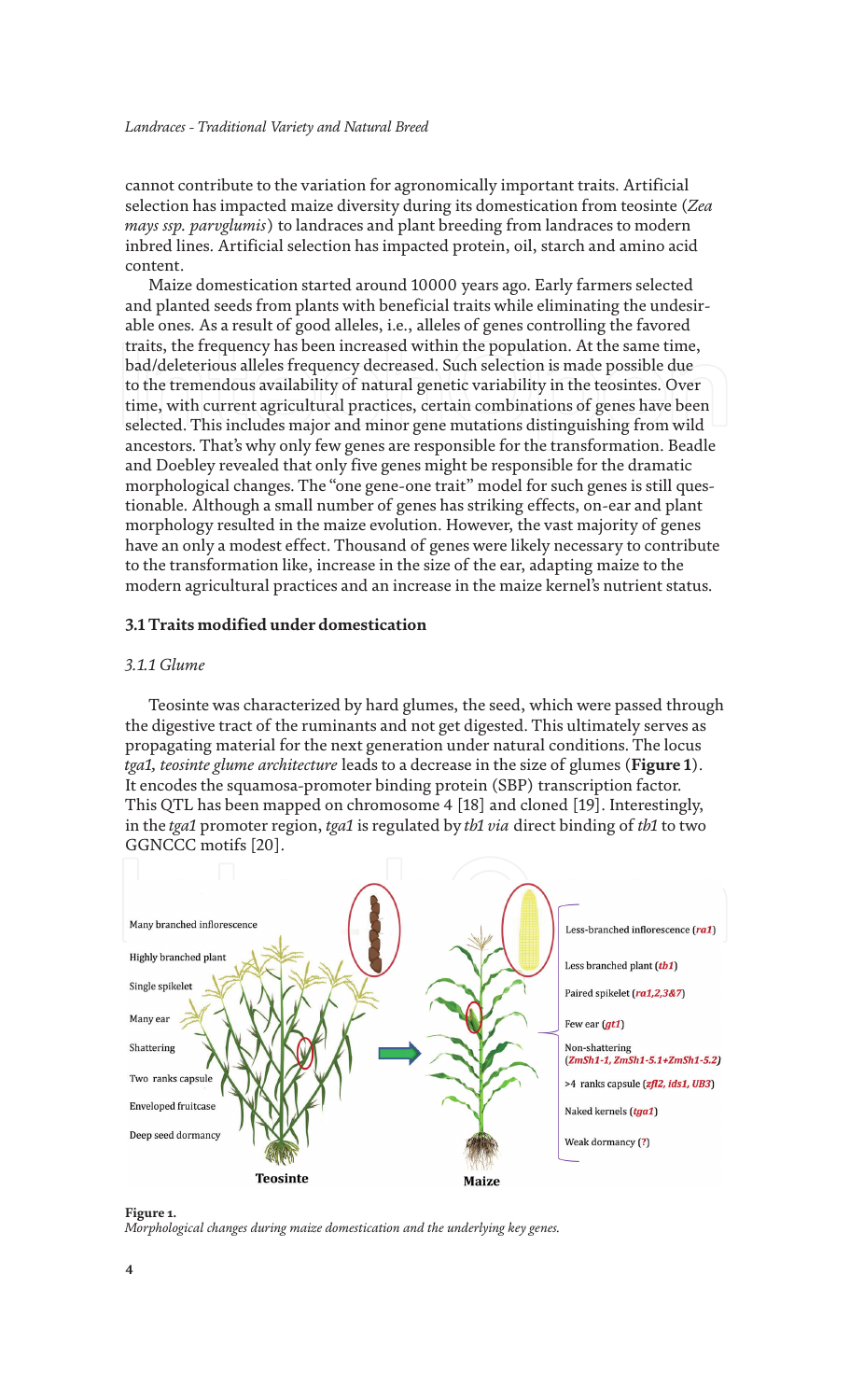#### *3.1.2 Plant architecture*

The loci teosinte branched 1 (*tb1*) responsible for the transformation from many tillers, many inflorescence to the single stalk with single inflorescence in the modern day maize. Concentrating the energy resources in a single ear and stalk made it possible to increase the ear size. The *tb1* encodes the TCP family transcription factor, i.e., *TEOSINTE BRANCHED1/CYCLOIDEA/PROLIFERATING CELL NUCLEAR ANTIGEN FACTOR*, which is mapped for apical dominance and inflorescence development [10]. The *tb1* was mapped by transposon tagging, which leads to the inhibition of axillary bud formation and transformation to female inflorescence [21, 22]. The causal variant of this phenotype was transposable element (TE) in the upstream of *tb1* suggests the role of long range chromatin insertions in the maize domestication [23]. The ortholog *tb1* locus also has been reported in the other crops suggesting its conserved nature in other plant species. In rice *OsTB1* with negative regulation [24], *BRC1* in *Arabidopsis thaliana* [25], *HvTB1* for higher tiller number in barley [26]; *TaTB1* along with *FLOWERING LOCUS T1* regulates inflorescence architecture in wheat [27]. These conserved loci of *tb1* explained the evidence for its role during domestication.

#### *3.1.3 Others*

QTLs at genes responsible for shattering vs. solid cobs, single vs. paired spikelets and distichous (two rank ear) vs. polystichous (> four ranks ear). The gene *Zea floricaula leafy2* (*zfl2*) primarily regulates the teosinte ear's two ranks [9, 28]. Sweet maize and popcorn retain tillering growth habit during maize diversification. However, the underlying molecular genetic mechanism remains unknown. The retention of maize tillering is controlled by a major quantitative trait locus (QTL), *tin1*, which encodes a C2H2-zinc-finger transcription factor that acts independently of *tb1*. *tin1* is involved in multiple pathways, directly represses two tiller-related genes, *gt1* and *Laba1/An-2*, and interacts with three TOPLESS proteins to regulate the tiller buds' outgrowth. Therefore maize *tin1*, derived from a standing variation in wild progenitor teosinte population, determines tillering retention during maize diversification [29].

Characterization of variations in the Four-row Wax landrace of China reported kernel row number (KRN) related genes and KRN QTL regions revealed potential causal mutations in *fea2, td1, kn1*, and *te1* [30].

#### *3.1.4 Starch*

In the initial phase of domestication, the focus was mainly on the plant shape and ear morphology. Many additional traits were acts as the targets from recent years. Grain yield, ear size (increased from 2 cm to 30 cm), quality and starch. Starch is the major byproduct of maize, constitutes ~73% of kernels' total weight. The three loci, i.e., *Su1, bt2* and *ae2,* are targets of selection during maize domestication and improvement. T*assel*, *seed2* and *dwarf8* as the targets of selection based on a screen of genes on chromosome1 [31, 32].

#### **3.2 QTLs beyond the domesticated genes**

Various QTLs were reported beyond the domesticated genes/loci affecting the morphological traits (**Table 1**). Around 314 QTLs were identified for 22 morphological traits involved in domestication and improvement [33]. Out of 314 QTLs, only 14 QTLs explained phenotypic variation >10 percent, affecting the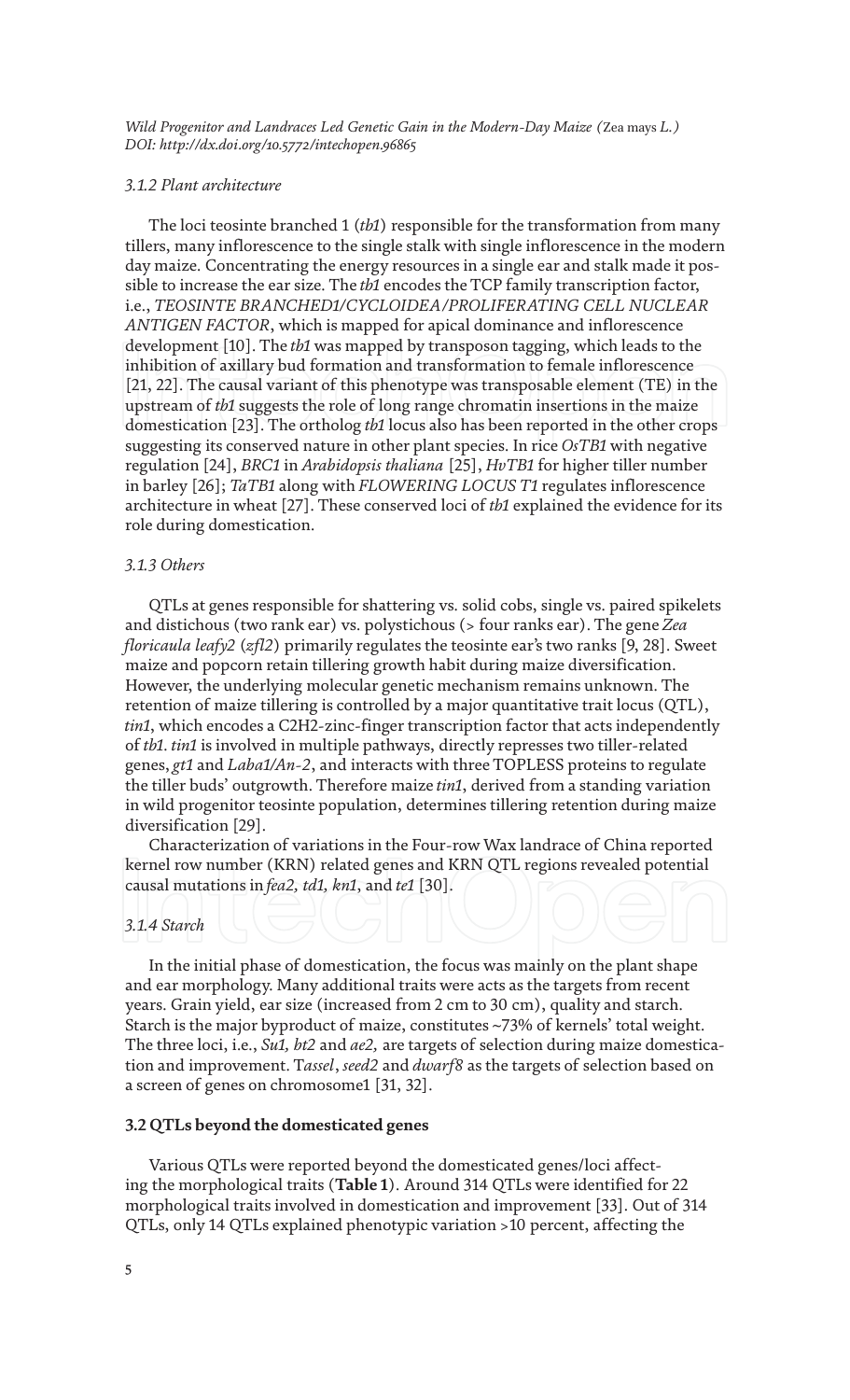| SN. | <b>Trait</b>                                                           | Gene/QTLs                                                            | Chromosome           | Phenotype                                                                                                    | Reference           |
|-----|------------------------------------------------------------------------|----------------------------------------------------------------------|----------------------|--------------------------------------------------------------------------------------------------------------|---------------------|
| 1.  | Plant<br>architecture                                                  | teosinte branched1<br>(tb1),<br>grassy tillers 1 (gt1)               | 1                    | Number<br>of basal<br>branches or<br>tillers,<br>Limited<br>number of<br>large ears                          | [28, 36]            |
| 2.  | Glume hardness                                                         | teosinte glume<br>architecture1 (tga1)                               | 4                    | Inhibits<br>secondary<br>sexual traits<br>in the female<br>flower,<br>preventing<br>glumes from<br>hardening | [9, 28, 33]         |
| 3.  | Paired and<br>single spikelets<br>of maize                             | ramosa1, ramosa2,<br>ramosa3, ramosa7                                | 7<br>3               | High number<br>of kernels<br>in each row<br>of the ear<br>of modern<br>maize parents                         | [43, 44]            |
| 4.  | Distichous and<br>polystichous ear                                     | Zea floricaula<br>$leafy2(zf12)$ ,<br>Zea floricaula<br>leafy1(zf11) | $\overline{2}$<br>10 | Multiple<br>ear ranks<br>along the<br>inflorescence<br>meristem                                              | [9, 28, 33]         |
| 5.  | Disarticulating<br>rachides<br>and non-<br>disarticulating<br>rachises | $ZmSh1-1$ ,<br>$ZmSh1-$<br>$5.1 + ZmSh1 - 5.2$<br>Zga1               | 1<br>5               | Shattering,<br>ear size                                                                                      | [36, 39, 45,<br>46] |

#### **Table 1.**

*QTLs/gene their chromosome location and phenotype.*

morphological traits. Further research leads to the cloning of some of these QTLs, enabling identifying differences in the morphological traits between maize and teosinte. Plant architecture grassy tillers1 (*gt1*) encodes the Homeodomain leucine zipper transcription factor [34]. Plant architecture is impacted by the enhanced expression of BTB/POZ ankyrin repeat protein and Homeodomain leucine zipper transcription factor encoded by *tru1 and grassy tillers1* (*gt1*), respectively [35, 36]. The increased expression of transcription factors encoded by *gt1* (*grassy tillers1)* and *tru1* (*tassels replace upper ears1*) encodes Homeodomain leucine zipper transcription factor BTB/POZ ankyrin repeat protein [34–36]. *Tassels replace the upper ears1* (*tru1*) confers a sexual conversion of the terminal lateral inflorescence in teosinte to ear (pistillate) in maize from tassel (staminate). Other genes for seed filling *ZmSWEET4c* [37], *UB3*, *ids1/Ts6* for kernel row number [38], shattering *ZmSh1–1, ZmSh1–5.1 + ZmSh1–5.2* [39] and for inflorescence architecture *ra1* [40], were cloned, key domesticated genes of maize. Most of these domesticated genes were the transcription factors that were unregulated during domestication. A maizeteosinte-derived BC2S3 population, the QTLs *UPA1* (*Upright Plant Architecture1*) and *UPA2*, which confer on upright plant architecture, were identified. The teosinte allele at *UPA2*, which reduces leaf angle, was lost during maize domestication [41]. More compact plants and improved yields under high planting densities could be developed by incorporating this allele into modern maize hybrids [41, 42].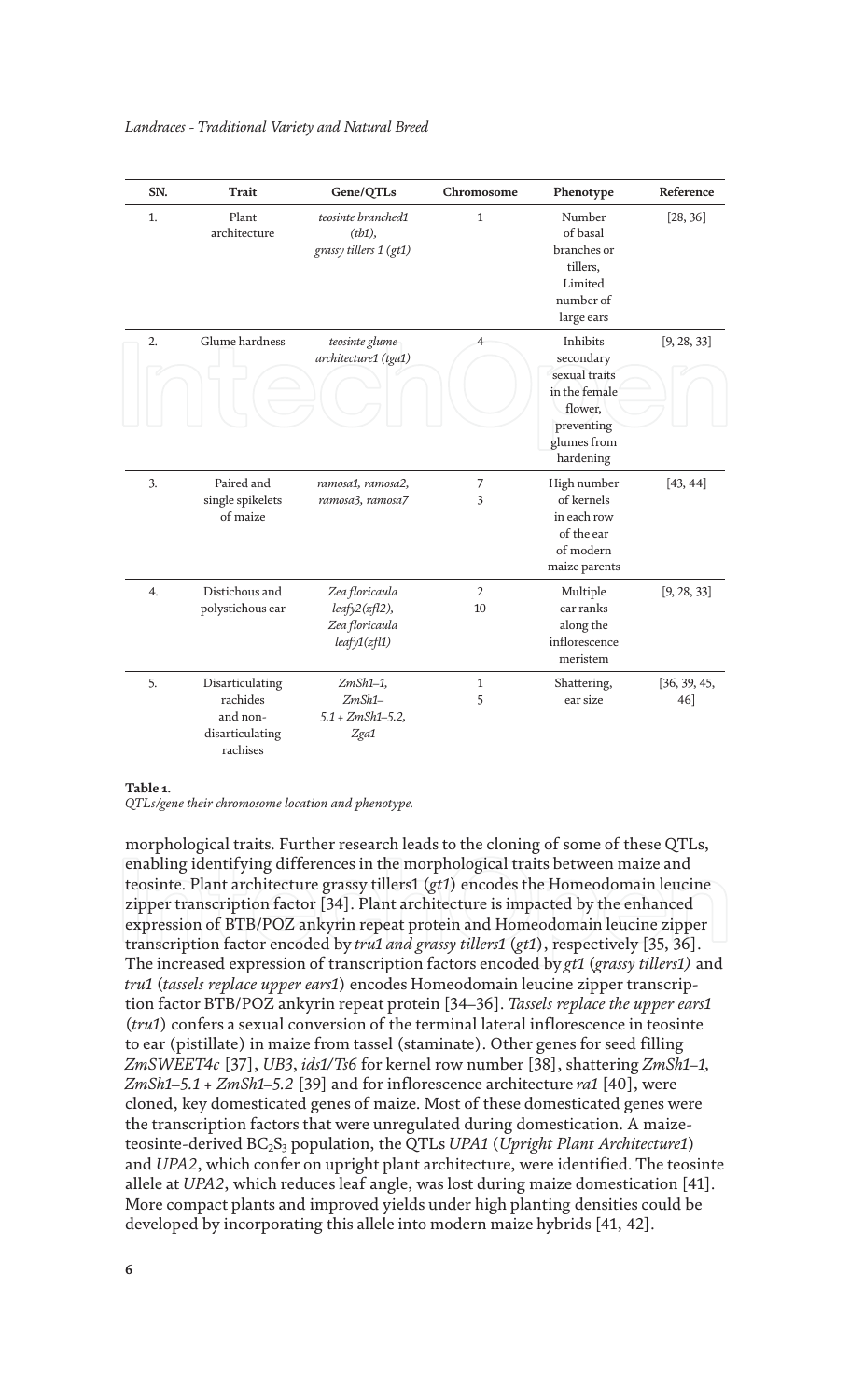#### **4. Pleiotropic gene interactions during smaize domestication and improvement**

Pleiotropy generally describes the effect of an allele of a gene for producing an unrelated phenotype. It affects the path of evolution as it facilitates if a directional selection of a phenotype affects other beneficial phenotypes' fitness or restricts if the allele has the deleterious effect on another phenotype. Generally, the developmental traits reveal pleiotropy by explaining the association among flowering time in male and female flowers [47], ear and tassel developmental traits [48], leaf length and flower length [49]. Apart from these, QTLs responsible for tassel and ear development are also responsible for flowering time [50].

Understanding pleiotropy and the association between phenotypes will help to explain the selection outcome constraints. For example, the maize allele at *zfl2* is responsible for spiral ear phyllotaxy that increases the kernel number and is involved in other traits like early flowering [51]. So in a well-adapted environment stabilizing selection for flowering might limit directional selection for kernel number. Therefore such pleiotropy may limit domestication alleles when selection disallows variation.

Various researchers have reported that domestication alleles were pleiotropic [11, 12, 52, 53]. The *teosinte branched1 (tb1)* is pleiotropic across many traits; apical dominance, growth of leaves on the lateral branches, length of lateral branches, ear and root architecture [54]. *tb1*, as a transcription factor, binds to many locations in the genome. It directly regulates *gt1* by binding to its promoter. Still, it directly affects the cell cycle by suppressing many cell cycle genes (*proliferating cell nuclear antigen2 (pcna2)* and *minichromosome maintenance2/prolifera (mcm2/prl*) [20]. *zga1* is a MADS-box transcription factor associated with ear size and has a pleiotropic effect on flowering time [36]. *tga1*, a glume architecture allele shown to have pleiotropic effect on lateral branch lengthy, ear phyllotaxy and ear disarticulation [55].

#### **5. Effect of maize domestication on genetic diversity (Domestication Bottleneck)**

Both domestication and artificial selection during crop improvement led to selecting only desirable/beneficial traits, resulting in the reduced genetic diversity of the unselected genes. During the process of domestication, nearly all crop species experience "Domestication Syndrome" or "Domestication Bottleneck" [22, 56]. These effects happen in two stages; i) initial bottleneck effect, when a subset of crop wild species population brought under cultivation and ii) subsequent reduction in the genetic diversity through selective breeding for the desirable traits during crop improvement is improvement bottleneck. Among crop species, maize experiences a relatively mild genetic bottleneck, as domesticated maize retains around ~81% of the genetic diversity of teosinte [15]. Approximately 2–4% of genes were the target during the initial domestication and crop improvement stage [14, 15]. It is established that genetic diversity generally declines with the domestication of teosinte to the landraces. Subsequently, modern plant breeding reduces the genetic diversity of modern-day maize inbred lines relative to the landraces (**Figure 2**). Therefore such genes strongly influenced by domestication or improvement are enriched in modern improved varieties in the subset of genes that show low nucleotide diversity [14]. Yamasaki et al. [57] proposed a model containing three types of genes: 'neutral genes that demonstrate diversity reduction by general bottleneck effects, domestication genes in which diversity by selection between the teosintes and landraces is significantly reduced, and improvement genes in which diversity by selection between landraces and inbreds is significantly reduced (**Figure 2**).'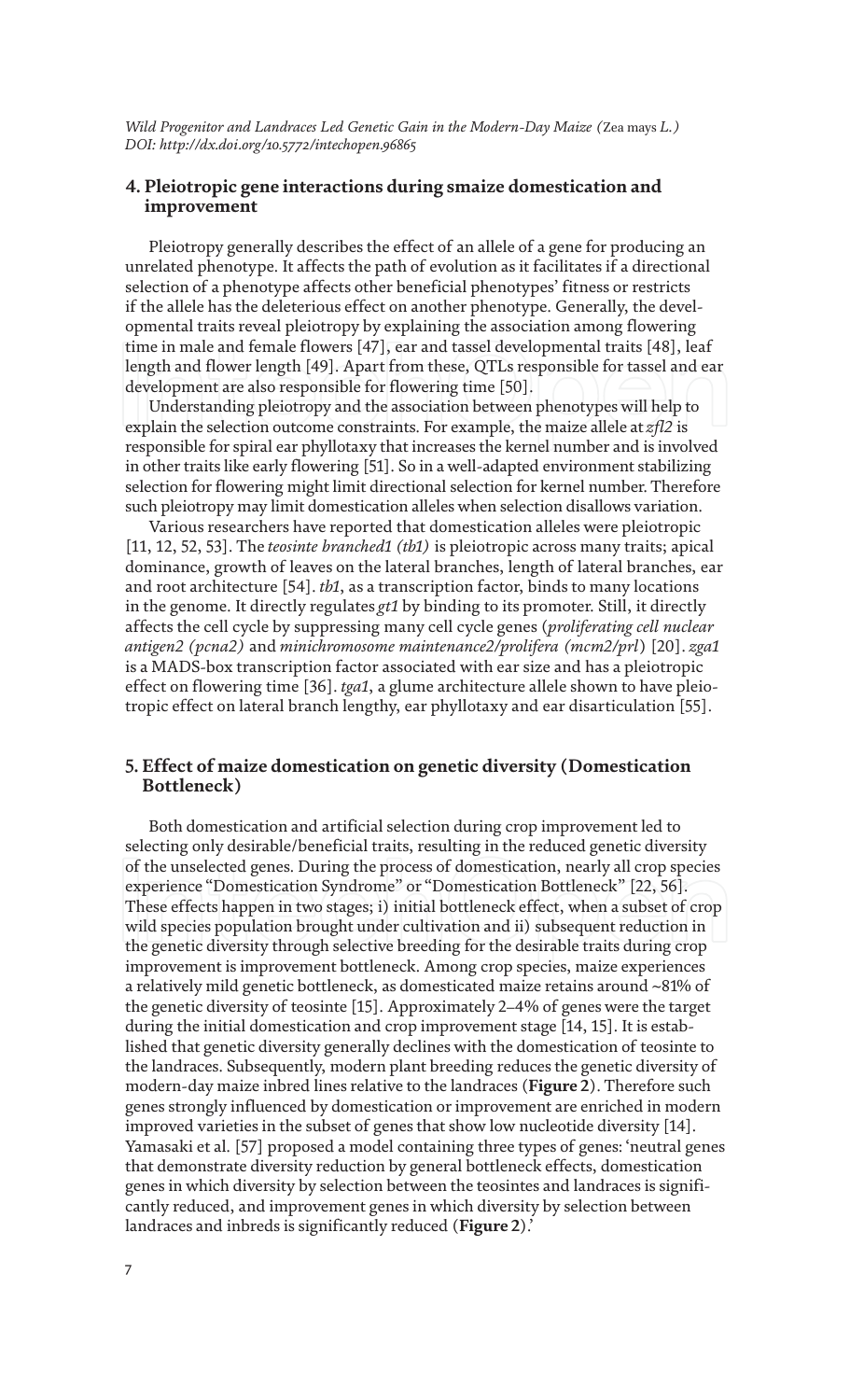

**Figure 2.**

*Domestication and plant breeding effects on genetic diversity of maize genes [redrawn from Yamasaki et al. [57]]: Shapes with different color represents different genes and shaded area depicts the bottleneck effect.*

The genes that experienced artificial selection during domestication and crop improvement have significantly reduced genetic diversity in the modern germplasm and cannot contribute to the agro morphological traits. Therefore the selected genes are difficult to identify in the genetic screens and may not be useful in traditional breeding programmes. If we need to utilize the selected genes fully, the new variation must be reintroduced from teosintes. Additionally, for the 98% of genes, which do not experience selection during domestication and crop improvement, there are huge genetic variations in the diverse inbred lines that could be utilized by identifying the genetic loci/QTLs and improvement through plant breeding.

#### **6. Wild relatives of maize**

Wild relatives of crops are the species of wild plants that are genetically linked to cultivated crops. Unattended by humans, they continue to grow in the wild, developing traits that farmers and breeders can cross with domesticated crops to produce new varieties, such as drought tolerance or pest resistance. The *Zea* genus of grass consists of seven genera with different chromosome numbers divided into two groups: viz. old-world and new world groups. *Chionachne, Coix, Polytoca, Sclerachne* and *Trilobachne* originated in Southeast Asia and belonged to the old-world group. The new world group consists of *Zea* and *Tripsacum* and originated in Mexico and Central America. *Zea mays ssp. mays* is the only species of economic importance and other species referred to as teosintes.

#### **7. Landraces of maize**

A landrace is defined as 'dynamic population(s) of a cultivated plant that has a historical origin, distinct identity, and lacks formal crop improvement and often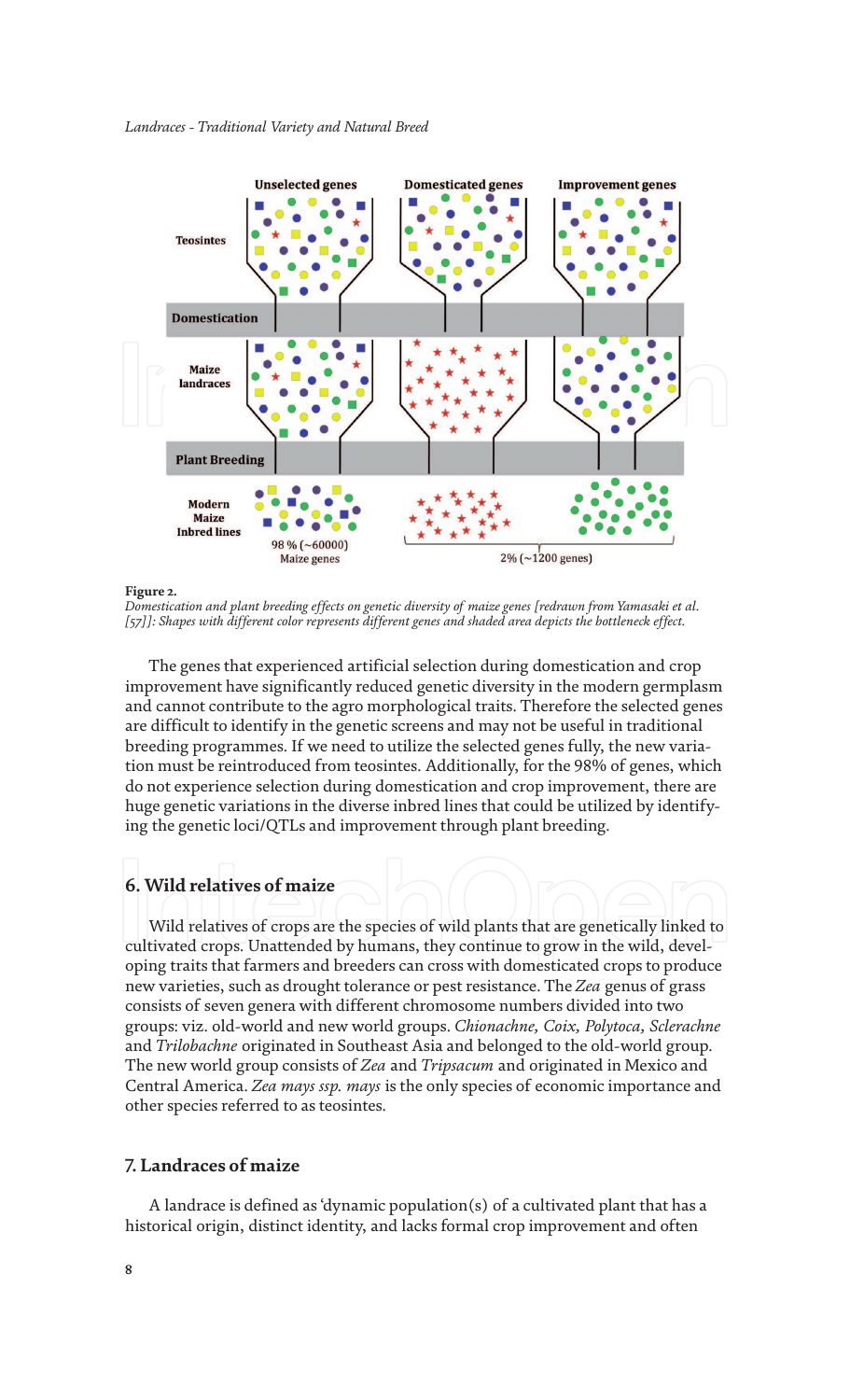being genetically diverse, locally adapted, and associated with traditional farming systems' [58]. Compared to other crops, maize has tremendous genetic diversity, which offers potential for crop improvement for biotic/abiotic stresses, nutritional quality and grain yield. In landraces, the diversity/genetic variations lie withinpopulation rather than among populations. Worldwide, the landraces have been characterized both morphologically and molecularly. The genetic variability present in the available landraces has been utilized to improve agro morphological traits, biotic/abiotic stresses and specialty traits. In crop centers of origin and diversity, often biotic and abiotic conditions vary across the landscape, creating the possibility of local adaptation of crops. Local landraces perform better than non-local ones under local conditions. Some of the examples of their utilization are given below:

#### **7.1 Agromorphological traits**

The conservation of landraces is fundamental to safeguarding crop diversity, food security, and sustainable production. 'Jala' is a particular maize landrace from the region in and around the Jala Valley of Mexico that produces the largest ear and tallest plant of all maize landraces in the world. Changing socio-economic and environmental conditions in the Jala Valley could lead to the genetic erosion of the ancestral 'Jala' landrace, leading to global consequences [59]. In southwest China, Four-row Wax landrace, with four rows of kernels on the cob.

#### **7.2 Tolerance to abiotic stresses**

Maize landrace accessions constitute an invaluable gene pool of unexplored alleles that can be harnessed to mitigate the challenges of the narrowing genetic base, declined genetic gains, and reduced resilience to abiotic stress in modern varieties developed from repeated recycling of few superior breeding lines. Some landraces of Mexico origin that imparts abiotic stress tolerance are Bolita, Breve de Padilla, Conica, Conica Nortena, Chalqueno × Ancho de Tehuacan cross (alkalinity tolerant), La Posta Sequia, Nal Tel, Oloton (acid soil tolerant) and Tuxpeno (drought tolerant) [60]. At CIMMYT, the production of inbred lines, droughttolerant population-1 (DTP-1) and drought-tolerant population-2 (DTP-2) is exploited for imparting drought tolerance. Some of the inbred lines derived from 'La Posta Sequia' were reported to have drought and heat tolerance [61]. Maize landraces L25, L14, L1, and L3, are reported as the most valuable source of drought tolerance [62]. A higher transcript accumulation in shoot tissues of *ZmATG* genes reported in landrace 'Argentino Amarelo' under the osmotic stress conditions compared to landrace 'Taquarão' [63]. Nelimor et al. [64] identified extra-early maize landraces that express tolerance to drought and heat stress. Root system architecture plays a crucial role in water and nutrient acquisition in maize. *ZmCKX5* (cytokinin oxidase/dehydrogenase) was resequenced in maize landraces and revealed its importance in developing the maize root system [65].

#### **7.3 Resistance to biotic stresses**

Maize crops encounter a lot of diseases due to their wide distribution. Among fungal diseases, Turcicum leaf blight (TLB) and Maydis leaf blight (MLB) results in the decline In maize production throughout the world. A subpopulation Tuxpeno Crema derived from the landrace Tuxpeno known to possess resistance to the foliar diseases [66]. Palomero Toluqueno, a landrace of popcorn reported to have resistance to the maize weevil [67], few Carrebian landraces possess resistance to larger grain borer [68]. Two Kenyan maize landraces (Jowi and Nyamula) and one Latin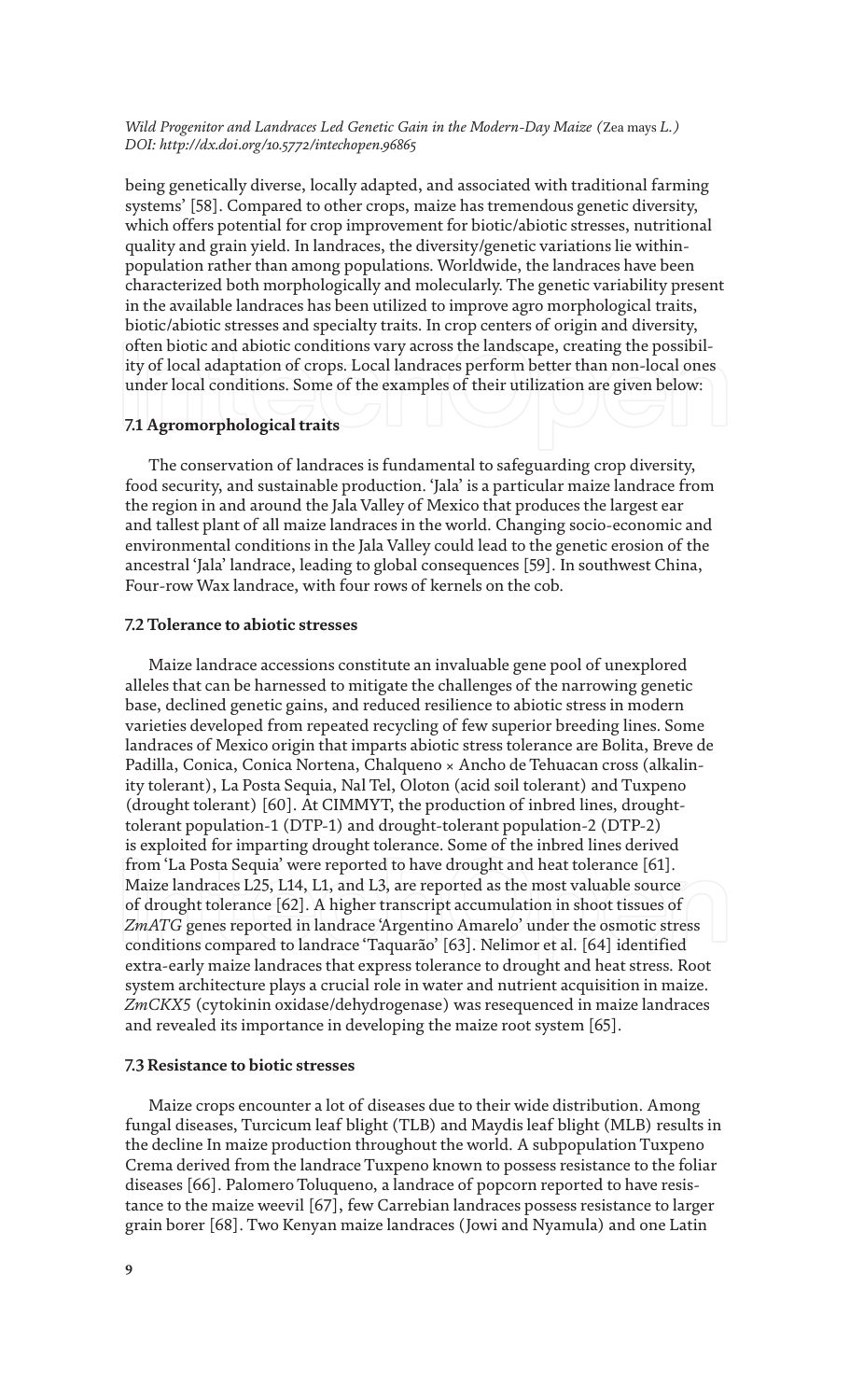American landrace (Cuba 91) shown a lower number of eggs and egg batches deposition of *C. partellus* due to production of herbivore-induced plant volatiles (HIPVs) [69, 70]. The fall armyworm *Spodoptera frugiperda* J. E. Smith (Lepidoptera: Noctuidae) is one of the most damaging maize production pests in tropical areas. The maize landraces 'Chimbo' and 'Elotillo' had the lowest leaf damage, calculated by the area under the severity progress curve [71]. The maize landrace 'Pérola' from Brazil showed resistance to fall armyworm in the winter and summer seasons [72].

#### **7.4 Enhancement of specialty traits**

A northeastern Indian landrace, 'Murlimakkai,' was utilized to develop Baby Corn composite VL Baby Corn [60]. Several landraces, viz., Azul, Bolita, Tlacoya, Pepitilla and Oaxaqueno, were very popular and utilized for tortilla quality. Mexican popcorn landrace 'Palomero,' utilized to understand the landrace structure and improvement in the popping quality. Landraces had significantly higher values than checks for oil content, oleic acid, MUFA and tocopherol contents. Genetic analyses suggest that the kernel quality traits could be successfully manipulated using the investigated plant material [73].

#### **7.5 Unlocking the genetic variability present in the landraces**

Using landraces for broadening the genetic base of elite maize germplasm is hampered by heterogeneity and high genetic load. Production of DH line libraries can help to overcome these problems. Landraces of maize (*Zea mays* L.) represent a vast reservoir of genetic diversity untapped by breeders. Genetic heterogeneity and a high genetic load hamper their use in hybrid breeding. Production of doubled haploid line libraries (DHL) by the in vivo haploid induction method promises to overcome these problems. Böhm et al. [74] developed doubled haploid lines from European flint landraces and reported considerable breeding progress. This reveals that there is tremendous potential of landraces for broadening the narrow genetic base of elite germplasm. DH technology's use demonstrated broadening the flint heterotic pool's narrow genetic base [75]. Altogether, the DH technology also provides new opportunities for characterizing and utilizing the genetic diversity present in gene bank accessions of maize [76].

#### **8. Conclusions**

The domestication and crop improvement processes lead to converting teosinte into landraces and subsequently to the modern-day maize inbred. During domestication, based on genetic evidence, it is clear that selection was mainly focused on five genes. This leads to the change in the architecture and morphology of teosinte into maize. Maize has evolved distinct genetic solution towards domestication: domestication of maize has involved distinct genetic and regulatory networks have been used to acquire convergent phenotypes. During domestication and artificial selection, only a small part of the genome underwent selection, which ultimately led to the modern-day maize. So, wild relatives and landraces encompassing the unselected genes possess enormous potential as the donor for beneficial genes/ alleles. The derived inbred lines from such material could not be directly utilized in the breeding programme. They must be utilized as a donor for the specific traits, i.e., tolerance to biotic/abiotic stresses and nutritional quality traits. The utilization of wild relatives and landraces in the breeding programmes is not that easy; utilization of bridging species and embryo rescue provides the solution to this problem.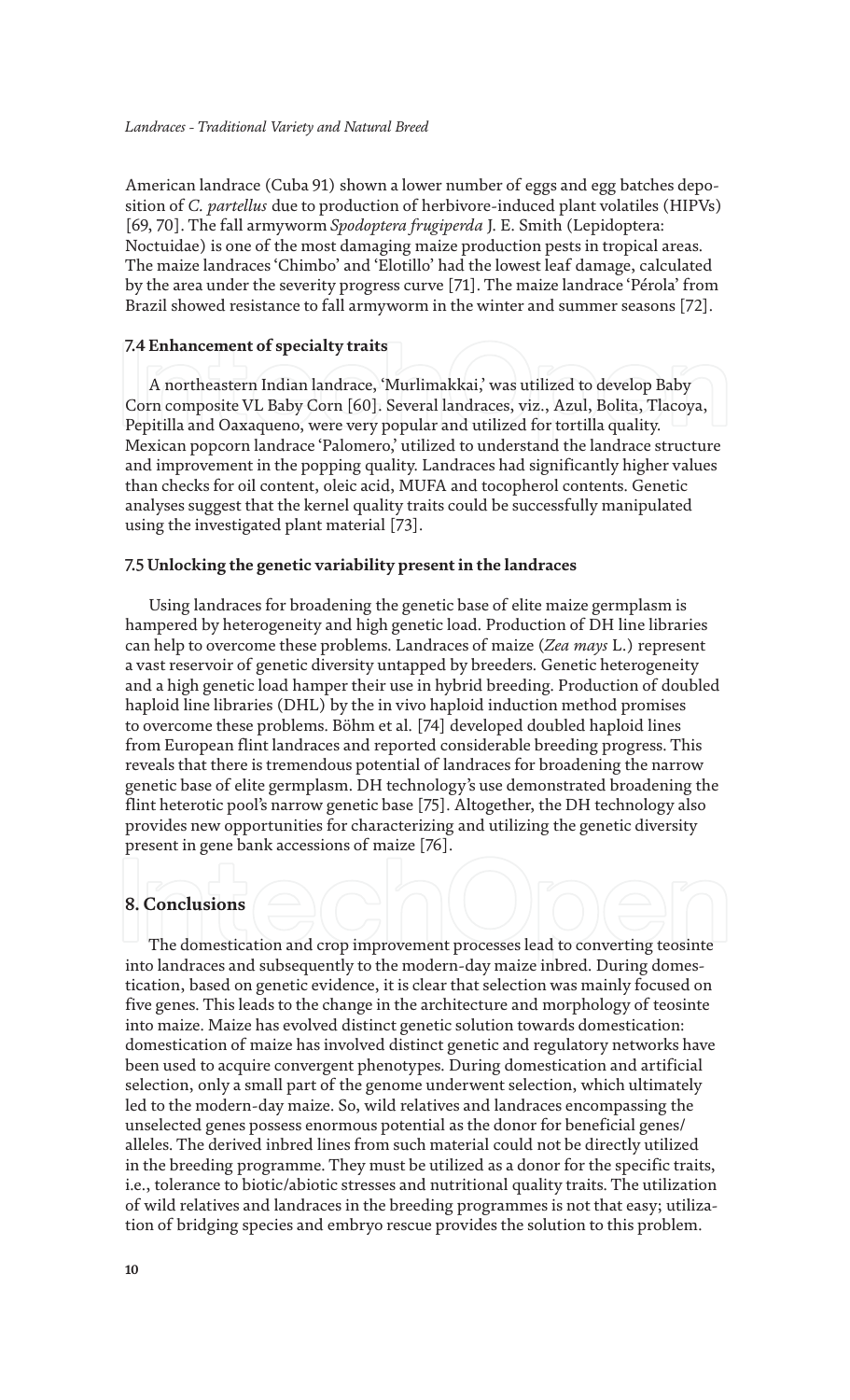The pre-breeding programme helps to utilize wild relatives and landraces to enrich the ongoing crop improvement programmes. The availability of the genome sequence of 'B 73' and 'Palmoreo' landrace and strong pre-breeding programme can potentially enhance unexplored germplasm in the maize breeding programme.

# **Author details**

Devender Sharma\*, Rajesh K. Khulbe, Ramesh S. Pal, Jeevan Bettanaika and Lakshmi Kant ICAR—Vivekananda Parvatiya Krishi Anusandhan Sansthan, Almora, Uttarakhand, India

\*Address all correspondence to: devender.kumar1@icar.gov.in

#### **IntechOpen**

© 2021 The Author(s). Licensee IntechOpen. This chapter is distributed under the terms of the Creative Commons Attribution License (http://creativecommons.org/licenses/ by/3.0), which permits unrestricted use, distribution, and reproduction in any medium, provided the original work is properly cited.  $\left[\mathbf{G}\right]$  by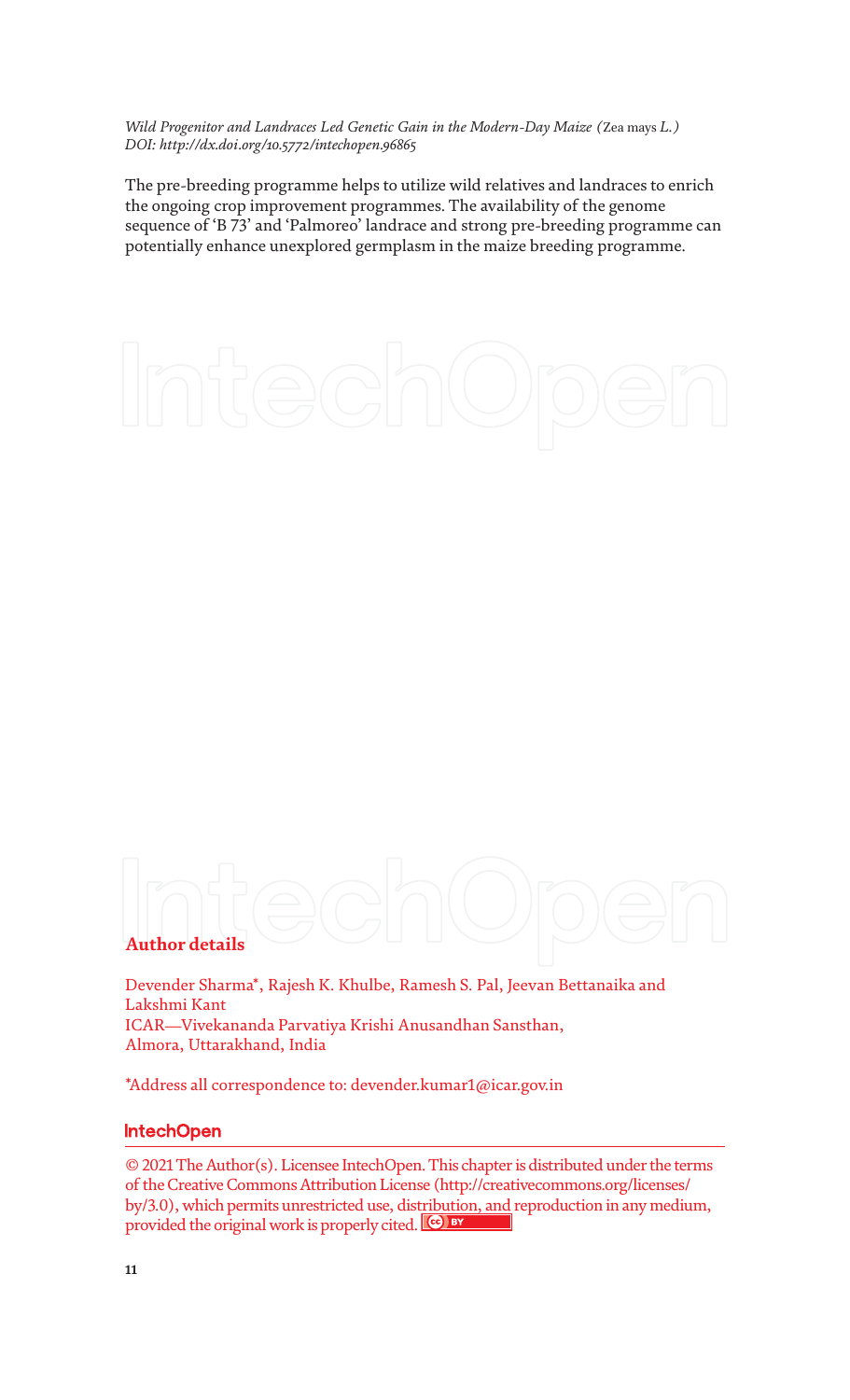### **References**

[1] Liu J, Fernie AR, Yan J. The Past, Present, and Future of Maize Improvement: Domestication, Genomics, and Functional Genomic Routes toward Crop Enhancement. Plant Commun. 2020;1(1):100010. doi:10.1016/j.xplc.2019.100010

[2] Nunn N and Nancy Q. The Columbian exchange: a history of disease, food, and ideas. Journal of Economic Perspectives. 2010; 24:163-188.

[3] Shiferaw B, Prasanna BM, Hellin J, Banziger M. Crops that feed the world. 6. Past successes and future challenges to the role played by maize in global food security. Food Secience. 2011; 3:307-327.

[4] Beadle GW. The mystery of maize. Chicago. Field Museum of Natural History. 1972;43:2-11.

[5] Piperno DR and Flannery KV. The earliest archaeological maize (*Zea mays* L.) from highland Mexico: new accelerator mass spectrometry dates and their implications. Proc. Proceedings of the National Academy of Sciences. Proceedings of the National Academy of Sciences USA. 2001; 98:2101-2103.

[6] Vallebueno-Estrada M, Rodrıguez-Arevalo I, Rougon-Cardoso A, Martınez Gonza'lez J, Garcıa Cook, A, Montiel R, Vielle- Calzada, JP. The earliest maize from San Marcos Tehuaca´ n is a partial domesticate with genomic evidence of inbreeding. 2016; Proceedings of the National Academy of Sciences USA. 2016; 113:14151-14156.

[7] Matsuoka Y, Vigouroux Y, Goodman MM, Sanchez GJ, Buckler E, Doebley J. A single domestication for maize shown by multilocus microsatellite genotyping. Proceedings of the National Academy of Sciences USA. 2002; 99:6080-6084.

[8] Tanksley SD, McCouch SR. Seed banks and molecular maps: unlocking genetic potential from the wild. Science. 1997;277:1063-1066.

[9] Doebley JF and Stec A. Inheritance of the morphological differences between maize and teosinte: compari- son of results for two  $F_2$  populations. Genetics. 1993;134:559-570.

[10] Doebley J, Stec A and Gustu C. Teosinte branched1 and the origin of maize: evidence for epistasis and the evolution of dominance. Genetics. 1995;141:333-346.

[11] Mangelsdorf PC, Reeves RG. The origin of Indian corn and its relatives. Texas AES Bull. 1939;574:1-315.

[12] Beadle GW. Teosinte and the origin of maize. J Hered. 1939; 30:24-247.

[13] Beadle GW. Teosinte and the origin of maize. In: Walden DB (ed) Maize breeding and genetics. 1978; Wiley, New York, pp 113-128.

[14] Wright SI, Bi IV, Schroeder SG, Yamasaki M, Doebley JF, McMullen MD and Gaut BS. The effects of artificial selection on the maize genome. Science. 2005; 308:1310-1314.

[15] Hufford MB, Xu X, van Heerwaarden J, Pyhajarvi T, Chia JM, Cartwright RA, Elshire RJ, Glaubitz JC, Guill KE, Kaeppler SM, et al. Comparative population genomics of maize domestication and improvement. Nature Genetic. 2012; 44:808-811.

[16] Van Heerwaarden J, Doebley J, Briggs WH, et al. Genetic signals of origin, spread, and introgression in a large sample of maize landraces. Proceedings of National Academy of Science. U S A. 2011; 108: https://doi. org/10.1073/pnas.1013011108.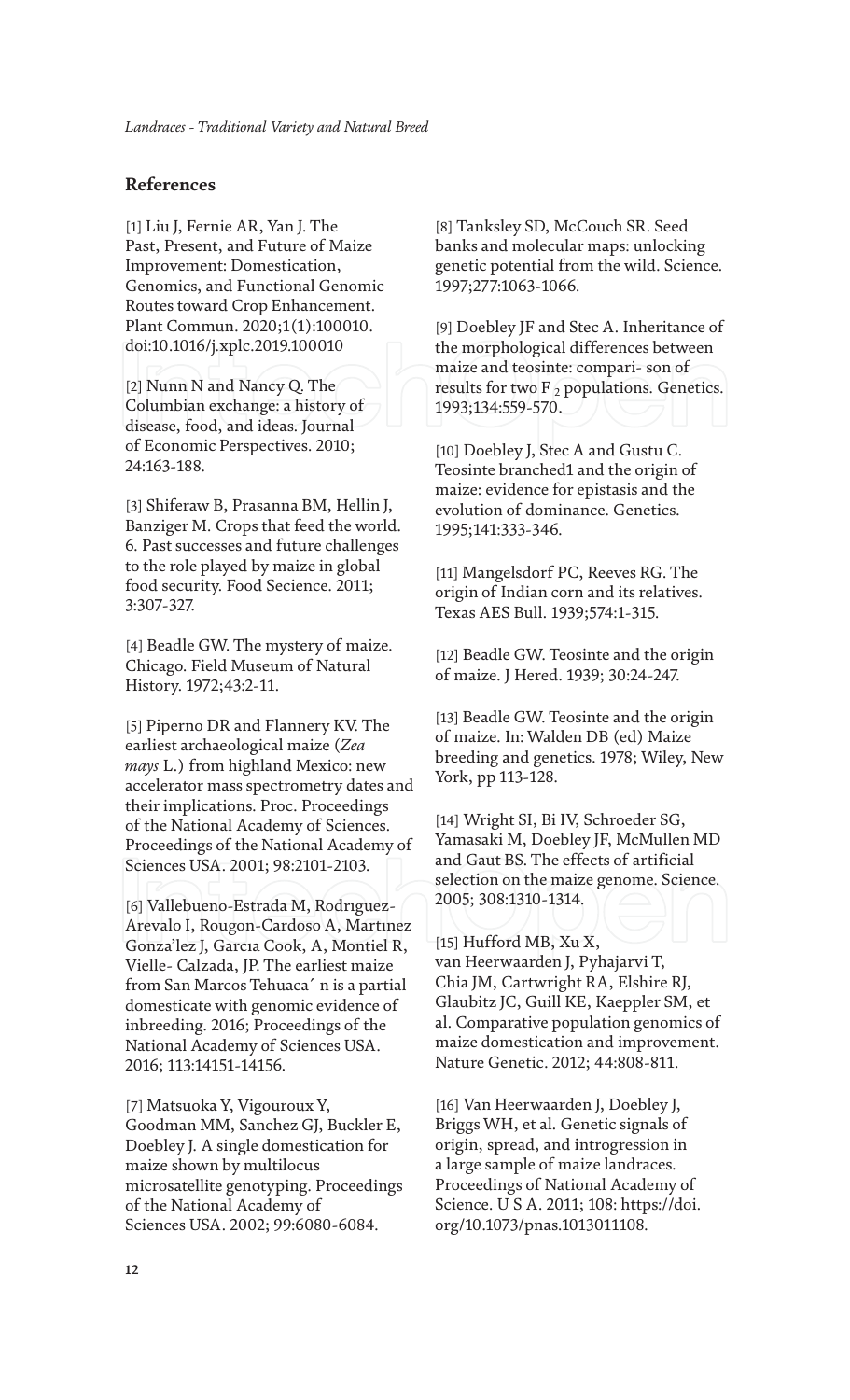[17] Studer A, Zhao Q, Ross-Ibarra J and Doebley J. Identification of a functional transposon insertion in the maize domestication gene tb1. Nature Genetics. 2011;43:1160-1163.

[18] Dorweiler J, Stec A, Kermicle J and Doebley J. Teosinte glume architecture 1: a genetic locus controlling a key step in maize evolution. Science. 1993;262:233-235.

[19] Wang H, Nussbaum-Wagler T, Li B, Zhao Q, Vigouroux Y, Faller M, Bomblies K, Lukens L and Doebley JF. The origin of the naked grains of maize. Nature. 2005;436:714-719.

[20] Studer AJ, Wang H, Doebley JF. Selection during maize domestication targeted a gene network controlling plant and inflorescence architecture. Genetics. 2017;207:755-765.

[21] Doebley J. The genetics of maize evolution. Annual Review of Genetics. 2004; 38:37-59.

[22] Doebley J, Gaut B and Smith B. The molecular genetics of crop domestication. Cell. 2006;127:1309-1321.

[23] Li E, Liu H, Huang L, Zhang X, Dong X, Song W, Zhao H and Lai J. Long-range interactions between proximal and distal regulatory regions in maize. Nature Communications. 2019;10:2633.

[24] Takeda T, Suwa Y, Suzuki M, Kitano H, Ueguchi-Tanaka M, Ashikari M, Matsuoka M and Ueguchi C. The OsTB1 gene negatively regulates lateral branching in rice. Plant Journal. 2003;33:513-520.

[25] Aguilar-Martı'nez JA, Poza-Carrio´ n C and Cubas P. Arabidopsis BRANCHED1 acts as an integrator of branching signals within axillary buds. Plant Cell. 2007;19:458-472.

[26] Ramsay L, Comadran J, Druka A, Marshall DF, Thomas WT, Macaulay M, MacKenzie K, Simpson C, Fuller J, Bonar N, et al. INTERMEDIUM-C, a modifier of lateral spikelet fertility in barley, is an ortholog of the maize domestication gene TEOSINTE BRANCHED 1. Nature Genetics. 2011; 43:169-172.

[27] Dixon LE, Greenwood JR, Bencivenga S, Zhang P, Cockram J, Mellers G, Ramm K, Cavanagh C, Swain SM and Boden SA. TEOSINTE BRANCHED1 regulates inflorescence architecture and development in bread wheat (*Triticum aestivum*). Plant Cell. 2018; 30:563-581.

[28] Doebley JF and Stec A. Genetic analysis of the morphological differences between maize and teosinte. Genetics. 1991;129:285-295.

[29] Zhang X, Lin Z, Wang J, et al. The tin1 gene retains the function of promoting tillering in maize. Nature Communications. 2019;10:1- 13. https://doi.org/10.1038/ s41467-019-13425-6.

[30] Liu H, Wang X, Wei B, et al. Characterization of genome-wide variation in four-row wax, a waxy maize landrace with a reduced kernel row phenotype. Front Plant Science. 2016;7: https://doi.org/10.3389/ fpls.2016.00667

[31] Tenaillon MI, Sawkins MC, Long AD, Gaut RL, Doebley JF and Gaut BS. Patterns of DNA sequence polymorphism along chromosome 1 of maize (*Zea mays* L. ssp. mays). Proceedings of National Academy of Science. USA. 2001;98:9161-9166.

[32] Tenaillon MI, U'Ren, J, Tenaillon O and Gaut BS. Selection versus demography: A multilocus investigation of the domestication process in maize. Molecular Biology Evolution. 2004; 2:1214-1225.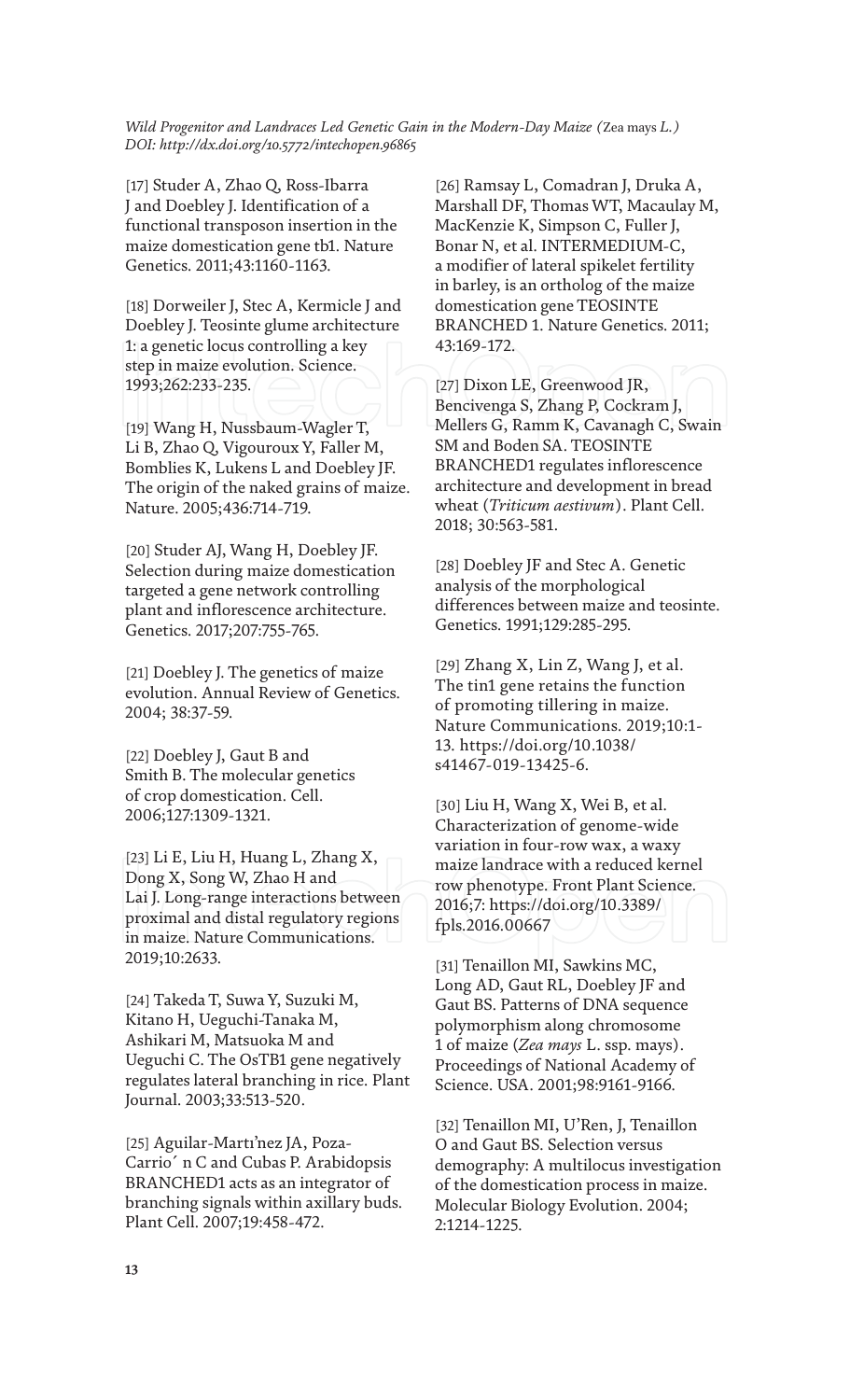[33] Briggs WH, McMullen MD, Gaut BS, Doebley J. Linkage mapping of domestication loci in a large maizeteosinte backcross resource. Genetics. 2007;177:1915-1928.

[34] Dong Z, Li W, Unger-Wallace E, Yang J, Vollbrecht E, ChuckG. Ideal crop plant architecture is mediated by tasselsreplaceupperears1,a btb/ pozankyrin repeat gene directly targeted by teosintebranched1. Proceedings of the National Academy of Sciences, USA. 2017;114: E8656-E8664.

[35] Whipple CJ, Kebrom TH, Weber AL, Yang F, Hall D, Meeley R, Schmidt R, Doebley J, Brutnell TP and Jackson DP. Grassy tillers1 promotes apical dominance in maize and responds to shade signals in the grasses. Proceedings of the National Academy Sciences, U S A. 2011;108:E506-E512.

[36] Wills DM, Whipple CJ, Takuno S, Kursel LE, Shannon LM, Ross-Ibarra J, Doebley JF. From many, one: genetic control ofprolificacy during maize domestication. PLoS Genetics. 2013;9: e1003604.

[37] Sosso D, Luo D, Li QB, Sasse J, Yang J, Gendrot G, Suzuki M, Koch KE, McCarty DR, Chourey PS, et al. Seed filling in domesticated maize and rice depends on SWEET-mediated hexose transport. 2015;47:1489-1493.

[38] Wang J, Lin Z, Zhang X, Liu H, Zhou L, Zhong S, Li Y, Zhu C and Lin Z. krn1, a major quantitative trait locus for kernel row number in maize. New Phytologist. 2019;223:1634-1646.

[39] Lin Z, Li X, Shannon LM, Yeh CT, Wang ML, Bai G, Peng Z, Li J, Trick HN, Clemente TE, et al. Parallel domestication of the Shattering1 genes in cereals. Nature Genetics. 2012;44:720-724.

[40] Sigmon B and Vollbrecht E. Evidence of selection at the ramosa1 locus during maize domestication. Molecular Ecology. 2010;19:1296-1311.

[41] Tian J, Wang C, Xia J, Wu L, Xu G, Wu W, Li D, Qin W, Han X, Chen Q, et al. Teosinte ligule allele narrows plant architecture and enhances highdensity maize yields. Science. 2019; 365:658-664.

[42] Kong D, Wang B and Wang H. UPA2 and ZmRAVL1: promising targets of genetic improvement of maize plant architecture. Journal of Integrative Plant Biology. 2020;62:394-397.

[43] Vollbrecht E, Springer PS, Goh L, Buckler ES IV, Martienssen R. Architecture offloral branch systems in maize and related grasses. Nature. 2005;436:1119-1126.

[44] McSteen P. Branching out: the ramosa pathway and the evolution of grass inflorescence morphology. Plant Cell. 2006;18:518-522.

[45] Weber AL, Briggs WH, Rucker J, Baltazar BM, de Jes?us S?anchez-Gonzalez J, Feng P, Buckler ES, Doebley J. The genetic architecture ofcomplex traits in teosinte (Zea mays ssp. parviglumis): new evidence from association mapping. Genetics. 2008;180:1221-1232.

[46] Wills DM, Fang Z, YorkAM, Holland JB, Doebley JF. Defining the role of the MADS-box gene, Zea Agamous-like1, a target of selection during maize domestication. Journal of Heredity. 2018; 109:333-338.

[47] Buckler ES, Holland JB, BradburyPJ, AcharyaCB, Brown PJ, Browne C, Ersoz E, Flint-Garcia S, Garcia A, Glaubitz JC, et al. The genetic architecture of maize flowering time. Science. 2009;325: 714-718.

[48] Brown PJ, Upadyayula N, Mahone GS, Tian F, Bradbury PJ, Myles S, Holland JB, Flint-Garcia S,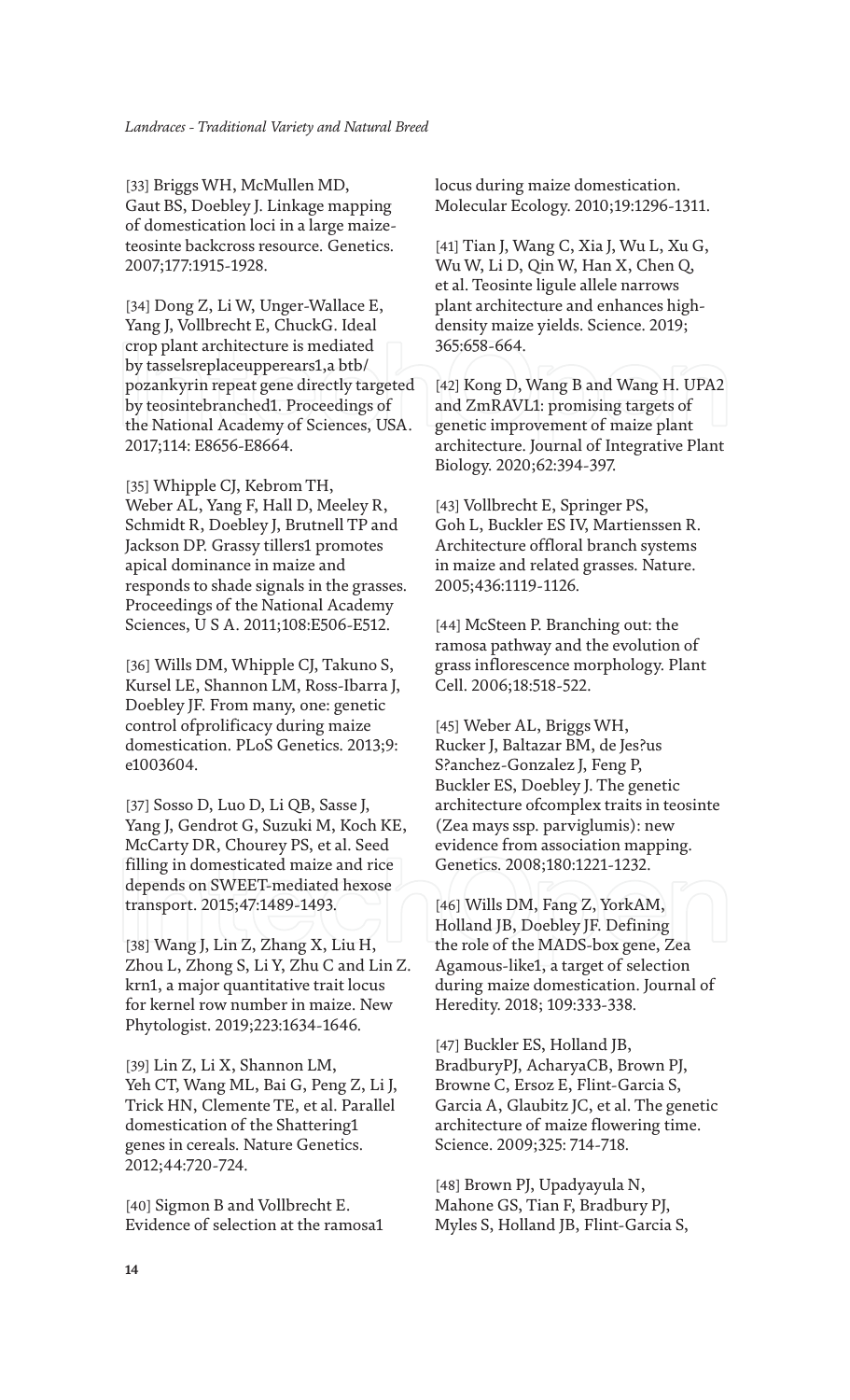McMullen MD, Buckler ES, et al. Distinct genetic architectures for male and female inflorescence traits ofmaize. PLoS Genetics. 2011;7: e1002383.

[49] Tian F, Bradbury PJ, Brown PJ, Hung H, Sun Q, Flint-Garcia S, Rocheford TR, McMullenMD, Holland JB, Buckler ES. Genome-wide association study of leaf architecture in the maize nested association mapping population. Nature Genetics. 2011;43:159-162.

[50] Xu G, Wang X, Huang C, Xu D, Li D, Tian J, Chen Q, Wang C, Liang Y, Wu Y etal. 2017. Complex genetic architecture underlies maize tassel domestication. New Phytologist214: 852-864.

[51] Bomblies K and Doebley JF. Pleiotropic effects of the duplicate maize FLORICAULA/LEAFY genes zfl1 and zfl2 on traits under selection during maize domestication. Genetics. 2006;172:519-531.

[52] Collins GN and Kempton JH. A teosinte-maize hybrid. Journal of Agriculural Research. 1920;19:1-38.

[53] Langham DG. The inheritance of intergeneric differences in Zea-Euchlaena hybrids. Genetics. 1940;25:88-108.

[54] Gaudin AC, McClymont SA, Soliman SS, Raizada MN. The effect ofaltered dosage of a mutant allele of teosinte branched1 (*tb1-ref*) on the root system of modern maize. BMC Genetics. 2014;15: 23.

[55] Wang Q, Dooner HK. Remarkable variation in maize genome structure inferred from haplotype diversity at the bz locus. Proceedings of the National Academy of Sciences, USA. 2006;103: 17644-17649.

[56] Olsen KM and Wendel JF. A bountiful harvest: genomic insights into crop domestication phenotypes. Annual Review of Plant Biology. 2013;64:47-70.

[57] Yamasaki M, Tenaillon MI, Bi IV, et al. A large-scale screen for artificial selection in maize identifies candidate agronomic loci for domestication and crop improvement. Plant Cell. 2005; 17:2859-2872. https://doi.org/10.1105/ tpc.105.037242.

[58] Camacho Villa TC, Maxted N, Scholten M, Ford-Lloyd B. Defining and identifying crop landraces. Plant Genetics Resource. 2005; 3:373-384.

[59] Ocampo-Giraldo V, Camacho-Villa C, Costich DE, et al. Dynamic conservation of genetic resources: Rematriation of the maize landrace Jala. Food Security. 2020;12: https://doi. org/10.1007/s12571-020-01054-7

[60] Prasanna BM. Diversity in global maize germ- plasm: characterization and utilization. Journal of Bioscience. 2012;37:843-855.

[61] Cairns JE, Crossa J, Zaidi PH et al. Identifi cation of drought, heat, and combined drought and heat tolerant donors in maize. Crop Science. 2013;53:1335-1346.

[62] Andjelkovic V, Kravic N, Babic V, et al. Estimation of drought tolerance among maize landraces from mini-core collection. Genetika. 2014; 46:775-788.

[63] Tejeda LHC, Viana VE, Maltzahn LE, et al. Abiotic stress and self-destruction: ZmATG8 and ZmATG12 gene transcription and osmotic stress responses in maize. Biotechnology Research Innovation. 2020; https://doi.org/10.1016/j. biori.2019.12.001

[64] Nelimor C, Badu-Apraku B, Tetteh AY, et al. Assessing the potential of extra-early maturing landraces for improving tolerance to drought, heat, and both combined stresses in